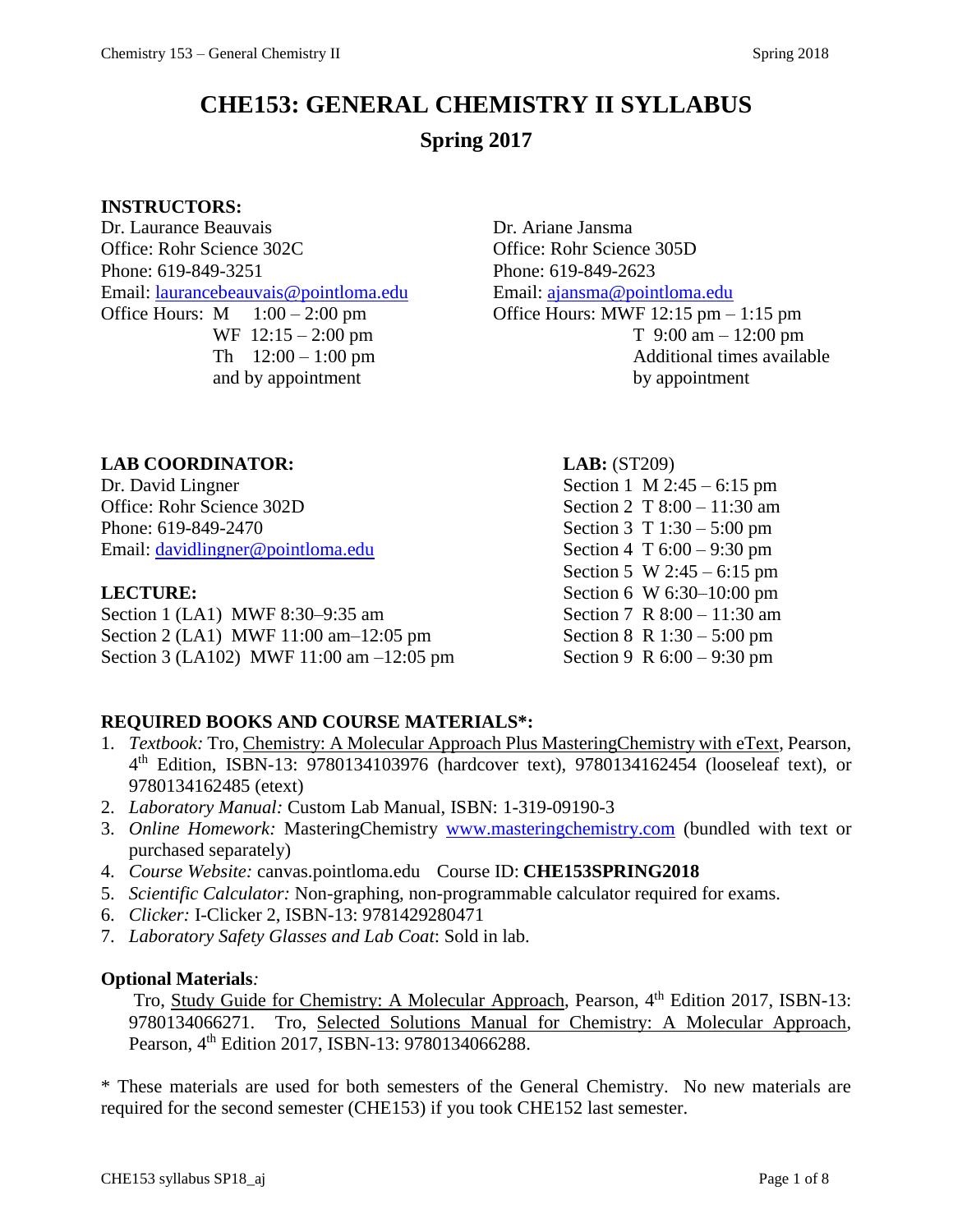### **OBJECTIVES:**

This is the second course in a two-semester sequence studying the general principles of Chemistry. The course is designed to teach chemical facts and theories, to provide a conceptual framework of modern chemistry and to develop laboratory skills in the practice of chemical science. Topics covered include solutions, reaction rates, chemical equilibrium (including acid-base equilibria and solubility equilibria), thermodynamics, electrochemistry, and descriptive chemistry of both nonmetals and metals (including transition metals). Course includes a three and one-half-hour laboratory session each week.

#### **LEARNING OUTCOMES:**

An in depth knowledge of chemistry is critical in understanding basic and applied sciences, engineering, and medical professions as well as providing valuable insight for comprehending current events and policies.

Specifically, upon completion of this course, students will be able to:

- Demonstrate a foundational knowledge of the general principles of chemistry including the behavior of solutions, the characteristics of equilibrium (including acid/base equilibrium), the significance of free energy, the properties of electrochemistry, and structures of transition metal and their compounds.
- Solve problems related to describing basic chemical kinetics, characterizing reaction equilibrium, predicting the direction of spontaneous change, calculating electrochemical cell potentials and writing chemical equations for selected chemical reactions.
- Perform basic chemical laboratory techniques related to the topics listed above.

#### **PREREQUISITES:**

**Chemistry Prerequisite**: Successful completion of General Chemistry I (CHE 152), or the equivalent.

**Mathematical Expectations**: Math skills equivalent to those taught in pre-calculus. **COREQUISITE:** CHE153L

#### **EVALUATION:**

The activities described below will contribute to your total course grade according to the following:

| Hour Examinations (4)           | 40% |
|---------------------------------|-----|
| Laboratory Work                 | 25% |
| Homework                        | 10% |
| Quizzes and In-Class Activities | 10% |
| <b>Final Examination</b>        | 15% |

Letter grades will be assigned at the end of the course based on your percentage of total possible points, according to the following APPROXIMATE scale:

| A            | $90 - 100\%$ |
|--------------|--------------|
| B            | $80 - 90\%$  |
| C            | $70 - 80%$   |
| D            | $60 - 70\%$  |
| $\mathbf{F}$ | $<60\%$      |

(+) and (–) grades will be assigned within each bracket. There is no A+ grade.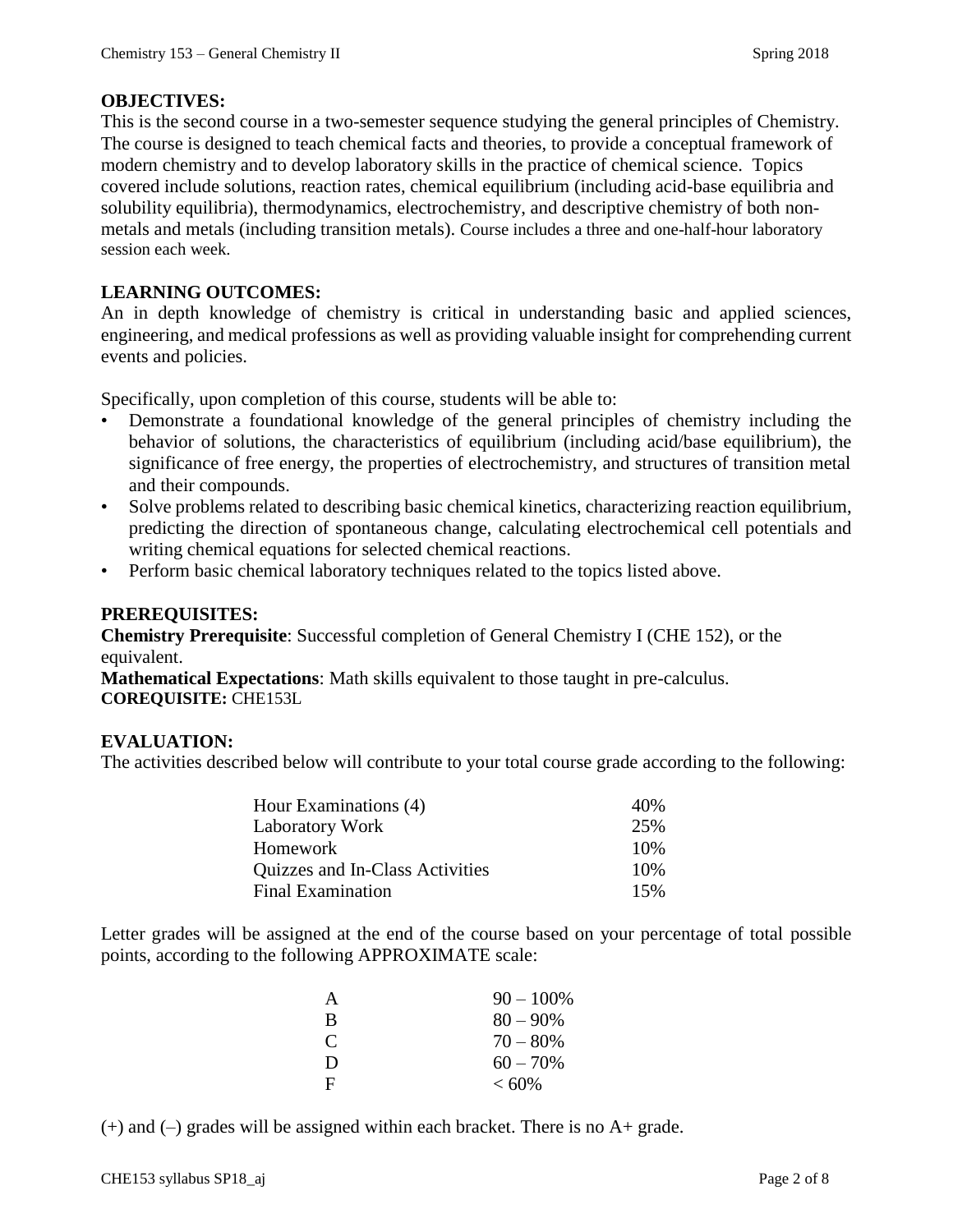#### **Strategies for success in CHE153**

- 1. It is crucial that you primarily understand as well as memorize course material. You will be expected to synthesize your knowledge on homework, quizzes, and exams. Focus on recognizing patterns and learn to apply the problem solving strategies that are introduced in the book and lecture.
- 2. Working problems is the key to success. Work the practice problems in the book as you read the material and start homework sets early so that you can take advantage of office hours and review sessions.
- 3. Come prepared to class. The time you invest in reading the assigned sections and answering prelecture problems will be repaid in full when it comes time to study for exams.
- 4. Get help if you don't understand something. The instructors are here for you!

#### *Advice from recent General Chemistry students*

- Read the sections assigned for each lecture beforehand. Even if you don't understand what you are reading, it will make so much sense when the instructor explains it. Doing this keeps you on top of this class and makes quizzes and tests much easier to study for.
- I advise them to start mastering chemistry assignments as soon as they are assigned. They should take advantage of office hours, too.
- Go to office hours if you don't understand something! Read the textbook it actually helps so much to go over those examples and do them yourself. When studying for the exams, redo examples from class handouts.
- Dedicate a certain amount of time each day to reviewing in class material and go to his office hours if you are confused about anything at all.
- Pay attention and show up to class! Also read and take notes on the sections that will be covered in lecture. If you're struggling in the class or just not understanding even one thing, go to the tutoring center or office hours and really get it down.
- Stay on top from the beginning. Work on test taking strategy. Study. Exams are everything.
- Pay attention in lab, as long as you do well in lab you should be fine.
- Study hard and prioritize your time. Also, make a good relationship with the professor.
- Apply yourself and work hard. You as an individual determine your success in general chemistry.
- Take the class seriously from the very beginning. Review notes directly after class.

#### **ADMINISTRATION:**

- 1. **Attendance**: You are responsible for all the material covered during class. Regular and punctual attendance at all classes is considered essential to optimum academic achievement. If the student is absent from more than 10 percent of class meetings, the faculty member can file a written report which may result in de-enrollment. If the absences exceed 20 percent, the student may be de-enrolled without notice until the university drop date or, after that date, receive the appropriate grade for their work and participation. See [Academic Policies](http://catalog.pointloma.edu/content.php?catoid=18&navoid=1278) in the Undergraduate Academic Catalog. A lab absence will result in a zero on that lab report and lab quiz.
- 2. The use of portable electronic devices (phones, laptops, iPods, etc.) not related to the course is not permitted in the classroom or lab.
- 3. **Online Homework:** Homework will be assigned regularly through MasteringChemistry [\(www.masteringchemistry.com](http://www.masteringchemistry.com/) course ID: **CHE153SPRING2018**). Successful completion of the homework is essential in mastering the course material. Late assignments will not be accepted.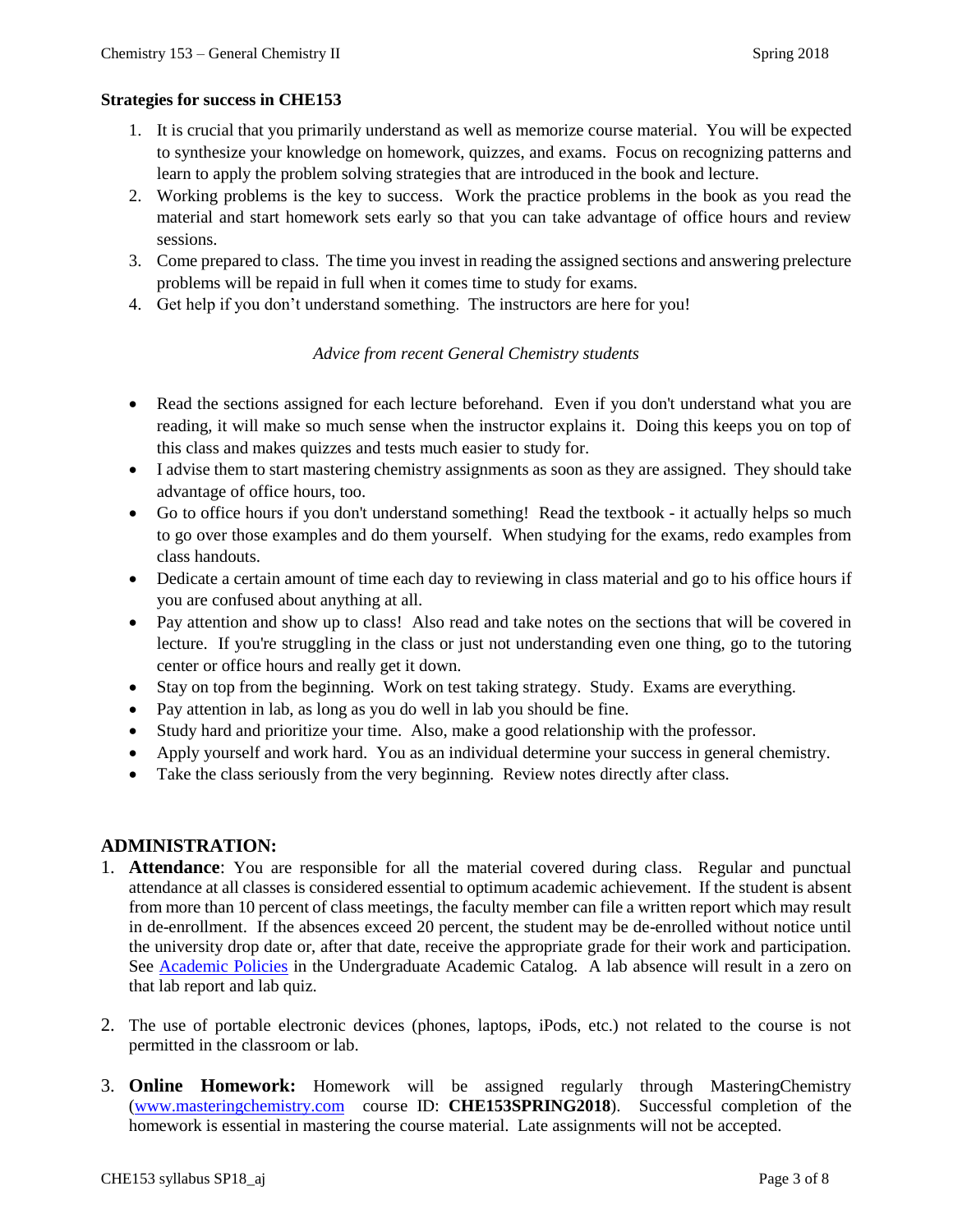- 4. In-Class Activities: In-Class activities will be assigned and collected periodically during the semester. Inclass activities cannot be made up; however, the lowest in-class activity score will be discarded when final grades are computed. **iclickers will be used regularly to record in-class participation.**
- 5. Exams and Quizzes: Four exams and a comprehensive final will be given during the semester. Make-up exams will be arranged only if the instructor is contacted prior to the scheduled exam time and then only if you present an institutionally valid excuse. Unannounced quizzes will be given periodically throughout the semester. Quizzes cannot be made up; however, the lowest quiz score will be discarded when final grades are computed. *Only non-graphing and non-programmable calculators may be used for exams and quizzes.*
- 6. Laboratories: Laboratory sections will meet on a weekly basis. Attendance is mandatory at all laboratory sessions. If you must miss a lab for a valid reason, you should make prior arrangements with the lab coordinator to ascertain if you can attend another lab section. No other shifts in lab schedules will be permitted. There will be no opportunity to make up missed labs. Furthermore, you are responsible for all the material covered in the lab even if you did not attend. Some experiments will be done individually, while others are best worked in pairs. Your lab instructor will specify when you work in pairs. In either case, individual lab reports will be submitted at the end of each period. A quiz, given at the beginning of each lab period, is designed to test individual understanding of the current and previous experiments.
- 7. Canvas: Canvas (canvas.pointloma.edu) is used as a repository for course material such as lecture notes, slides, and miscellaneous items. Announcements will be sent out via Canvas. It is your responsibility to check Canvas regularly and to confirm that your correct email address is in the system. Grades will be posted periodically to Canvas.

#### **OTHER MATTERS:**

Academic Accommodations Policy: If you have a diagnosed disability, please contact PLNU's Disability Resource Center (DRC) within the first two weeks of class to demonstrate need and to register for accommodation by phone at 619-849-2486 or by e-mail at **DRC@pointloma.edu**. See Disability Resource [Center](http://www.pointloma.edu/experience/offices/administrative-offices/academic-advising-office/disability-resource-center) for additional information.

Academic Honesty Policy: Students should demonstrate academic honesty by doing original work and by giving appropriate credit to the ideas of others. Academic dishonesty is the act of presenting information, ideas, and/or concepts as one's own when in reality they are the results of another person's creativity and effort. A faculty member who believes a situation involving academic dishonesty has been detected may assign a failing grade for that assignment or examination, or, depending on the seriousness of the offense, for the course. Faculty should follow and students may appeal using the procedure in the university Catalog. See Academic [Policies](http://catalog.pointloma.edu/content.php?catoid=18&navoid=1278) for definitions of kinds of academic dishonesty and for further policy information.

Final Examination Policy: Successful completion of this class requires taking the final examination **on its**  scheduled day. The final examination schedule is posted on the [Class Schedules](http://www.pointloma.edu/experience/academics/class-schedules) site. No requests for early examinations or alternative days will be approved.

PLNU Copyright Policy: Point Loma Nazarene University, as a non-profit educational institution, is entitled by law to use materials protected by the US Copyright Act for classroom education. Any use of those materials outside the class may violate the law.

PLNU Mission: Point Loma Nazarene University exists to provide higher education in a vital Christian community where minds are engaged and challenged, character is modeled and formed, and service becomes an expression of faith. Being of Wesleyan heritage, we aspire to be a learning community where grace is foundational, truth is pursued, and holiness is a way of life.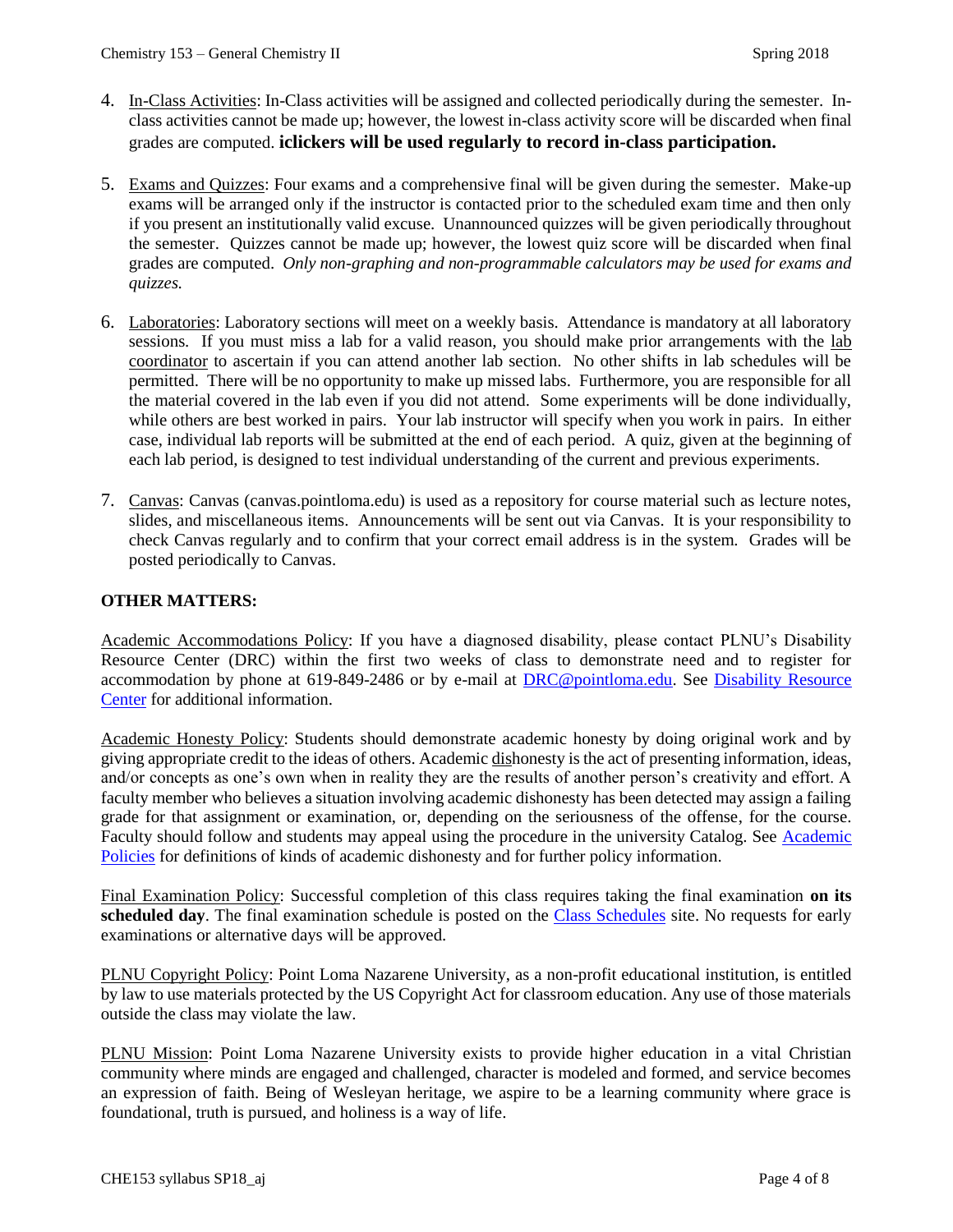# **GENERAL CHEMISTRY II (CHE 153) SPRING 2017 CLASS SCHEDULE**

| <b>DATE</b>                 | <b>TOPIC</b>                                        | <b>READING ASSIGNMENT</b>    |  |  |
|-----------------------------|-----------------------------------------------------|------------------------------|--|--|
| Jan $9(T)$                  | Properties of Solutions                             | Chapter $13.1 - 13.2$ , 13.5 |  |  |
| Jan $10$ (W)                | <b>Factors Affecting Solubility</b>                 | Chapter $13.3 - 13.4$        |  |  |
| Jan 12 $(F)$                | <b>Colligative Properties</b>                       | Chapter $13.6 - 13.7$        |  |  |
| Jan 15 $(M)$                | Martin Luther King Holiday                          |                              |  |  |
| Jan $17 \, (W)$             | <b>Colligative Properties</b>                       | Chapter $13.6 - 13.7$        |  |  |
| Jan $19$ (F)                | <b>Reaction Rates</b>                               | Chapter $14.1 - 14.3$        |  |  |
| Jan 22 $(M)$                | Integrated Rate Law and Effect of Temperature       | Chapter $14.4 - 14.5$        |  |  |
| Jan $24$ (W)                | Collision Theory and Reaction Mechanisms            | Chapter $14.5 - 14.6$        |  |  |
| Jan $26$ (F)                | Catalysis<br>Chapter 14.7                           |                              |  |  |
| Jan 29 $(M)$                | Principles of Chemical Equilibrium                  | Chapter $15.1 - 15.5$        |  |  |
| Jan $31 \, (W)$             | <b>Equilibrium Calculations</b>                     | Chapter $15.6 - 15.7$        |  |  |
| $\text{Feb } 2 \text{ (F)}$ | <b>EXAM 1 (Chapter 13, 14, 15a)</b>                 |                              |  |  |
| Feb $5(M)$                  | Equilibrium Calculations & Le Chatelier's Principle | Chapter $15.8 - 15.9$        |  |  |
| Feb $7(W)$                  | Le Chatelier's Principle                            | Chapter 15.9                 |  |  |
| Feb $9(F)$                  | Nature of Acid and Base                             | Chapter $16.1 - 16.4$        |  |  |
| Feb $12 \,(M)$              | pH Calculations and Acid/Base Strength              | Chapter $16.5 - 16.6$        |  |  |
| Feb $14 \, (W)$             | Bases, Salts, and Polyprotic Acids                  | Chapter 16.7-16.9            |  |  |
| Feb $16(F)$                 | Acids Strength and Molecular Structure              | Chapter $16.10 - 16.11$      |  |  |
| Feb 19 (M)                  | <b>Common Ions and Buffers</b>                      | Chapter $17.1 - 17.3$        |  |  |
| Feb $21$ (W)                | <b>Titration Principles</b><br>Chapter 17.4         |                              |  |  |
| Feb $23(F)$                 | pH Curves and Indicators                            | Chapter 17.4                 |  |  |
| Feb $26(M)$                 | Solubility Equilibria                               | Chapter $17.5 - 17.6$        |  |  |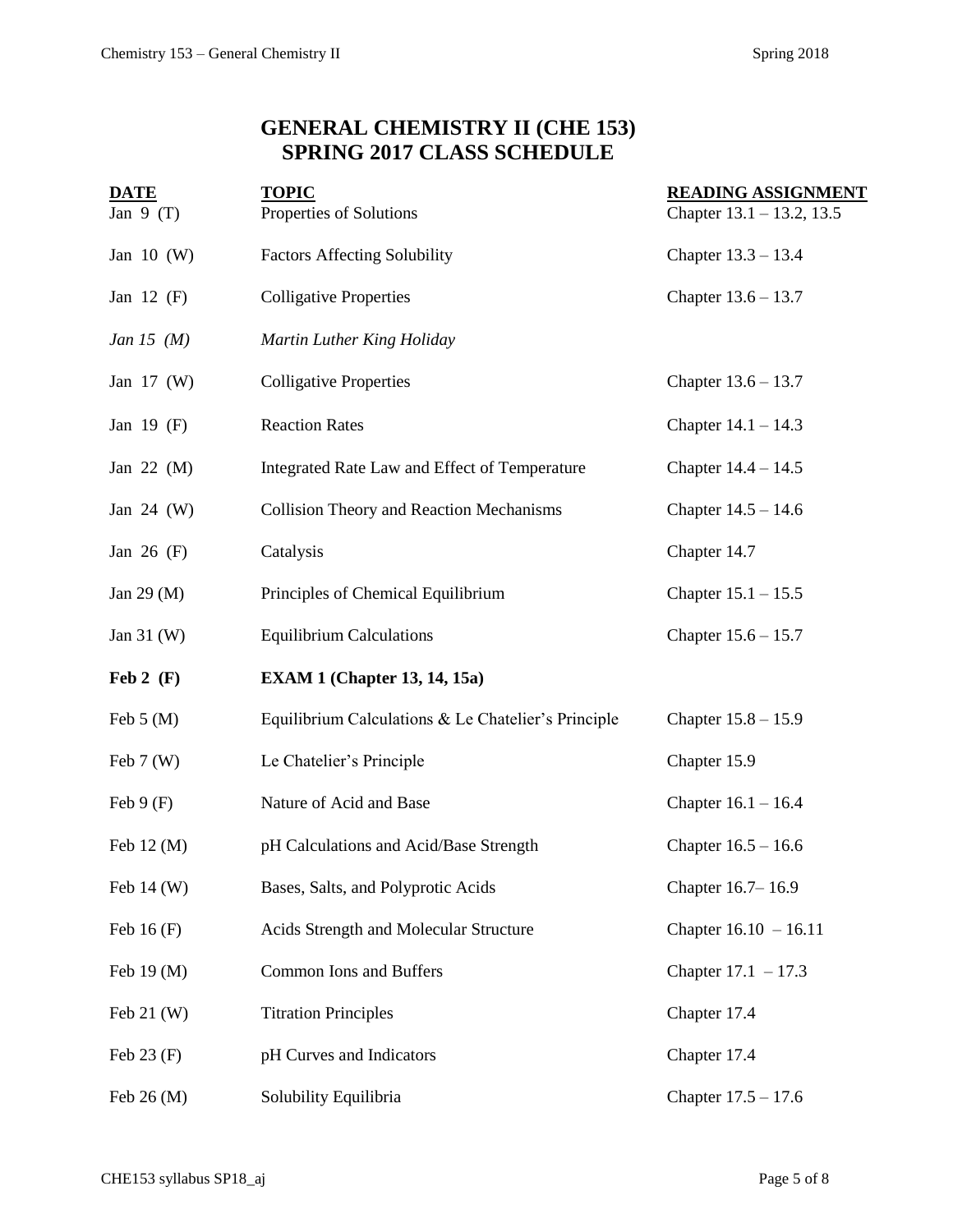| $Feb\ 28(W)$<br>Mar 2 $(F)$ | Complex Ion Equilibria<br>EXAM 2 (Chapters 15b, 16, and 17) | Chapter $17.7 - 17.8$     |  |
|-----------------------------|-------------------------------------------------------------|---------------------------|--|
| <b>DATE</b>                 | <b>TOPIC</b>                                                | <b>READING ASSIGNMENT</b> |  |
| Mar $5-9$                   | Spring Mid-Term Break                                       |                           |  |
| Mar $12 \, (M)$             | Spontaneity, Entropy, and 2 <sup>nd</sup> Law               | Chapter $18.1 - 18.3$     |  |
| Mar $14$ (W)                | Free Energy – The Concept                                   | Chapter $18.4 - 18.5$     |  |
| Mar $16$ (F)                | Free Energy and Chemical Reactions                          | Chapter $18.6 - 18.7$     |  |
| Mar $19 \ (M)$              | Free Energy and the Equilibrium Constant                    | Chapter $18.8 - 18.10$    |  |
| Mar $21$ (W)                | Free Energy and the Equilibrium Constant                    | Chapter $18.8 - 18.10$    |  |
| Mar $23$ (F)                | Half Reactions and Balancing                                | Chapter $19.1 - 19.2$     |  |
| Mar 26 $(M)$                | Cell Potential and Free Energy                              | Chapter $19.4 - 19.5$     |  |
| Mar $28$ (W)                | Cell Potential and Concentration Effects                    | Chapter $19.6 - 19.7$     |  |
| Mar 29 $(F)$                | <b>EASTER RECESS - NO CLASS</b>                             |                           |  |
| Apr 2 $(M)$                 | <b>EASTER RECESS - NO CLASS</b>                             |                           |  |
| Apr $4$ (W)                 | Electrolysis and Corrosion                                  | Chapter 19.8 - 19.9       |  |
| Apr $6$ (F)                 | Exam 3 (Chapter 18 and 19)                                  |                           |  |
| Apr $9$ (M)                 | <b>Coordination Compounds and Isomers</b>                   | Chapter $25.1 - 25.4$     |  |
| Apr $11$ (W)                | Metal-Ligand Bonding and "d" Orbitals                       | Chapter $25.5 - 25.6$     |  |
| Apr $13$ (F)                | Metal-Ligand Bonding and "d" Orbitals                       | Chapter $25.5 - 25.6$     |  |
| Apr 16 (M)                  | Radioactivity and Nuclear Chemistry                         | Chapter 20                |  |
| Apr 18 (W)                  | Radioactivity and Nuclear Chemistry                         | Chapter 20                |  |
| Apr $20$ (F)                | <b>Capstone Material</b>                                    | Handout                   |  |
| Apr $23 \, (M)$             | <b>Capstone Material</b>                                    | Handout                   |  |
| Apr 25 (W)                  | <b>Capstone Material</b>                                    | Handout                   |  |
|                             |                                                             |                           |  |

**Apr 27 (F) EXAM 4 (Chapters 23, 24, and 25)**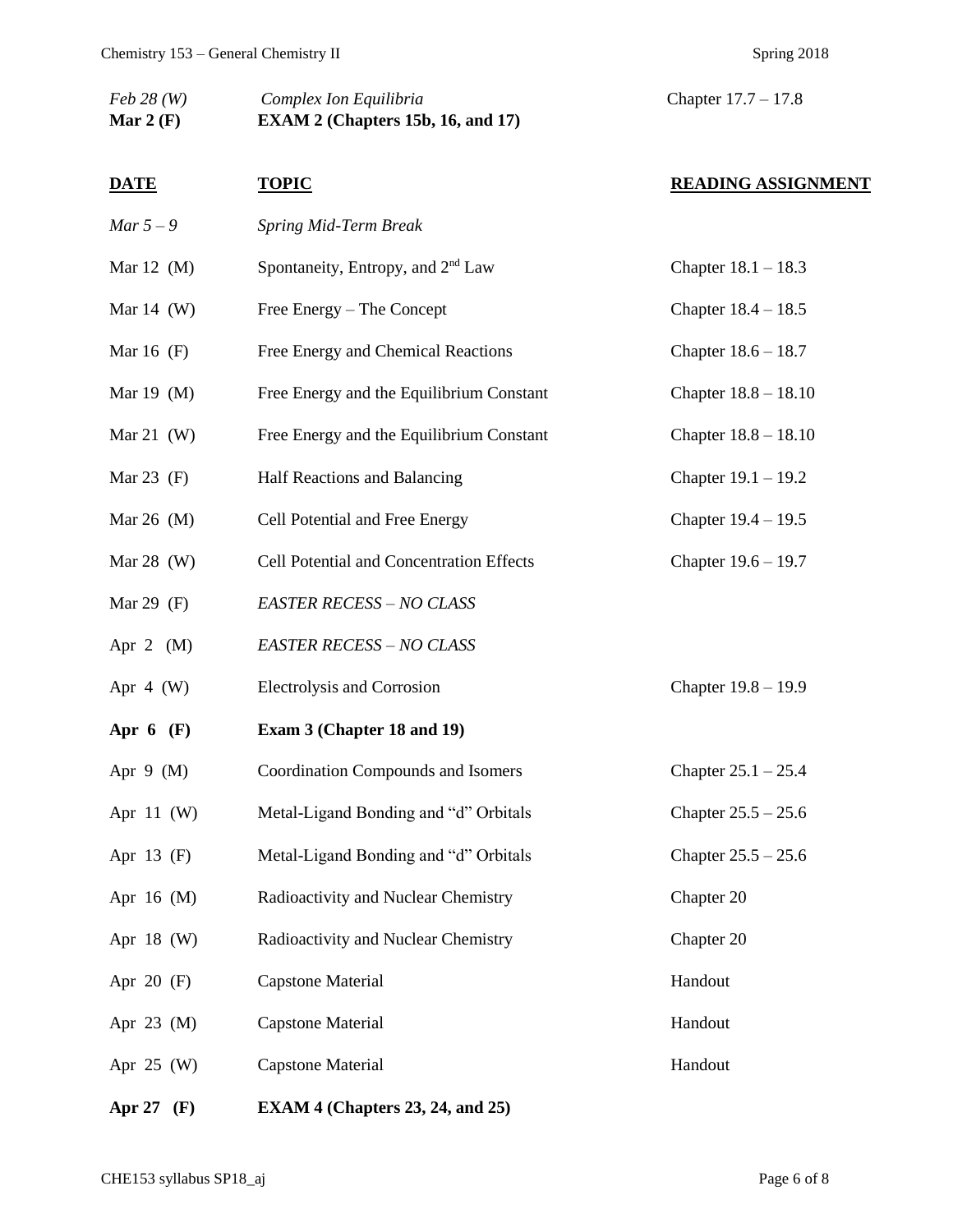#### **May 4 ACS COMPREHENSIVE FINAL EXAM (4:30 – 7:00 pm) (COVERS ALL TOPICS IN CHE 152 & 153) (See Final Exam Schedule)**

## **GENERAL CHEMISTRY II (CHE 153) Spring 2018 Laboratory Schedule**

| <b>SESSION</b> | Week of<br>(M,T,W,R)         | <b>EXPERIMENTS</b>                                                                                   |
|----------------|------------------------------|------------------------------------------------------------------------------------------------------|
| $\mathbf{1}$   | January 16*                  | Colligative Properties: The Molar Mass of a Soluble<br><b>Substance by Freezing-Point Depression</b> |
| $\overline{2}$ | January 22                   | <b>Chemical Kinetics</b>                                                                             |
| 3              | January 29                   | Gas Phase Equilibrium                                                                                |
| $\overline{4}$ | February 5                   | Some Example of Chemical Equilibria: Le Châtelier's<br>Principle                                     |
| 5              | February 12                  | Determination of the Molar Mass and Ionization Constant<br>of a Weak Acid                            |
| 6              | February 19                  | Weak Acids and Hydrolysis                                                                            |
| $\tau$         | February 26                  | The Solubility Product Constant of Calcium Iodate,<br>Ca(IO <sub>3</sub> ) <sub>2</sub>              |
| 8              | March 5                      | Spring Mid-Term Break - No Lab                                                                       |
| 9              | March 12                     | Qualitative Analysis Part I                                                                          |
| 10             | March 19                     | Equilibrium, Free Energy and Entropy                                                                 |
| 11/12          | March $26$ **<br>and April 2 | <b>Electrochemical Cells and Electrolysis</b>                                                        |
| 13             | April 9                      | <b>Qualitative Analysis Part II</b>                                                                  |
| 14             | April 16                     | <b>Transition-Metal Complexes</b>                                                                    |
| 15             | April 23                     | Ligand Field Spectra of Copper(II) Complexes                                                         |